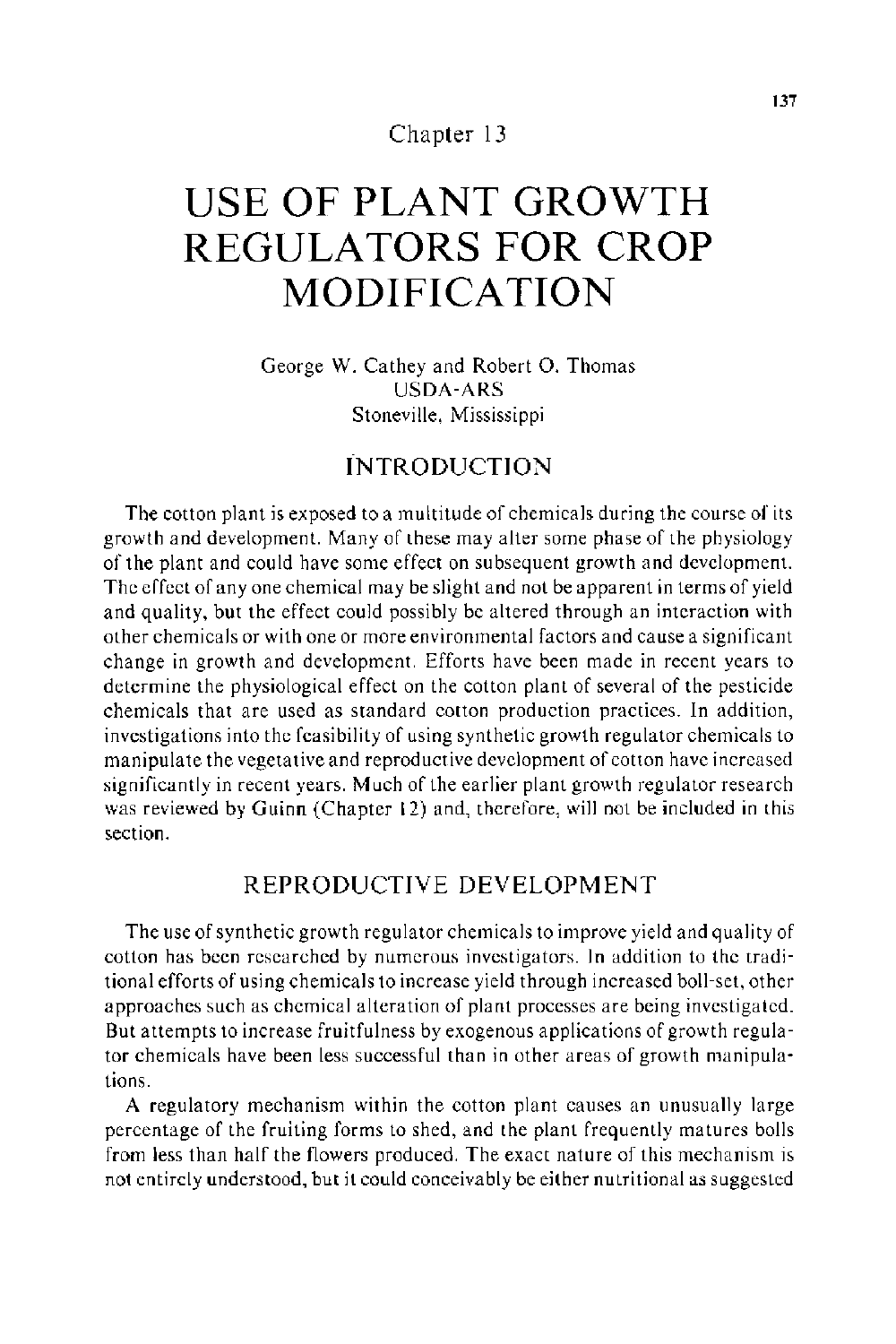by Eaton (1955) or hormonal as proposed by Horowitz (1962). More likely an interplay of both theories is involved. Work by Varma (1978) suggests that the cotton fruit retention:abscission ratio depends on the balance between nitrogen and the endogenous growth regulators, gibberellic acid (GA) and abscisic acid (ABA) within the plant tissue. He reported the GA and ABA levels to be low in retained fruit as compared to abscising ones, and nitrogen levels to be high in retained bolls and low in those abscising. Work by Rogers (1980b) also suggests that the retention:abscission ratio of cotton fruit depends more on the balance between ABA levels and other hormone levels than on the absolute amount of ABA present. Ergle (1958) reported that gibberellins produced taller plants, but caused no effect on agronomic performance. In a similar study, Bird and Ergle (1961) found that cotton cultivars differ in their response to  $GA<sub>3</sub>$ , and they suggested that cultivars may vary in levels of natural gibberellins. This variability may help to account for the erratic results obtained by investigators in their attempt to improve yields by exogenous applications of GA.

Cytokinins delay or prevent senescence and promote the ability of organs to compete for metabolites (Letham, 1967). Rogers (1981b) made comparative analyses of retained and naturally abscising cotton fruits and found that abscission was negatively correlated with the concentration of cytokinins. Numerous formulations that contain cytokinins are marketed as plant growth stimulants for a wide range of crops. Several of these have been tested for yield enhancement in cotton production, but the authors are unaware of any reports in the literature of significant yield increases resulting from their use. Cothren and Cotterman (1980) tested one such product for two years in Arkansas and found trends toward increased yields in the cytokinin-treated plots, but the differences were not significant. They reported significant decreases in transpiration and nitrogen loss from treated leaves which suggest that cytokinins may alter metabolism of cotton plants in favor of increased yields.

When insecticides are used as test chemicals for plant growth regulation, it is often difficult to distinguish between plant response to the chemical *per se* and response to relief from insect damage; however, there is ample evidence that some insecticide chemicals can have physiological effects on flowering, fruiting and cutout. Hacskaylo and Scales ( 1959) reported that flower formation, boll set and plant growth were retarded and plant maturity hastened when cotton grown under insect-free conditions was sprayed with dieldrin  $(1,2,3,4,10,10)$ -hexachloro- $6,7$ -epoxy-1,4,4a,5,6,7,8,8a-octahydroendo-exo-1,4,5,8-dimethanonapththalene) and DDT [ 1,1 ,1-trichloro-2,2-bis( 4-chlorophenyl)-ethane]. Conversely, plants sprayed with azinphosmethyl  $[0,0$ -dimethyl-S-[4-oxo-1,2,3-benzotriazin- $3(4H)y$ ]-methyl)]phosphorodithioate] produced more flowers and more bolls and had a longer maturation period than the controls.

Brown *et a/.* (1961, 1962) used multiple applications of toxaphene-DDT, calcium arsenate, and methyl parathion  $[0,0$ -dimethyl  $0$ - $(p$ -nitrophenyl) phosphorothioate] to determine insecticide effects on plant growth and development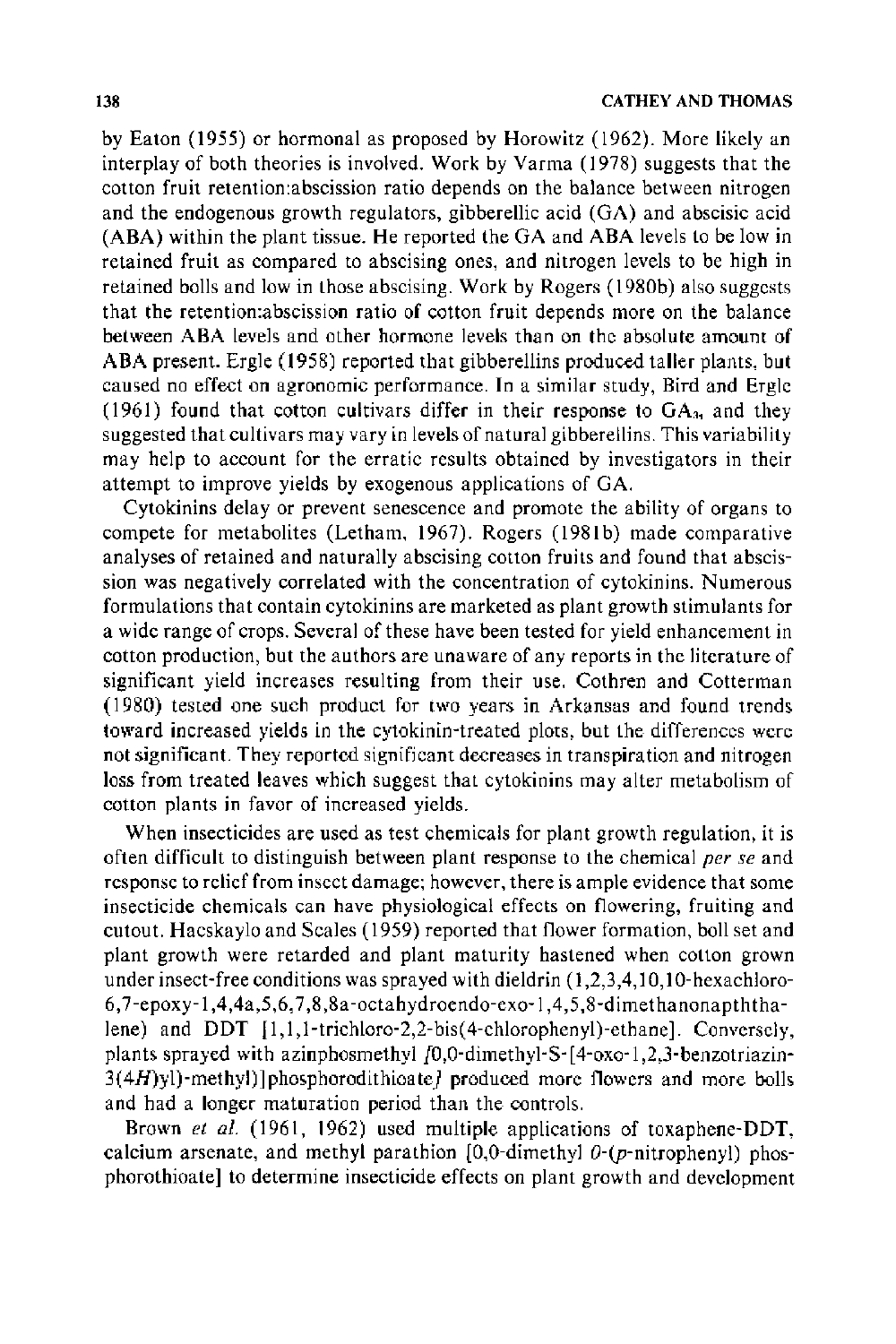#### PLANT GROWTH REGULATORS **139**

of field cotton. Treatments with toxaphene-DDT increased boll production each year, but a concurrent reduction in boll size during the first year offset the boll number advantage, and yield was not affected. Yield was increased the second year in the toxaphene-DDT plots. Treatments with calcium arsenate reduced boll production and yield in each test. Roark *et* at. ( 1963) reported no effect on plant growth and development from treatments with toxaphene, DDT, or toxaphene-DDT mixtures. Methyl parathion apparently has no effect on boll numbers or seed cotton yield, but tends to increase average node number of the first fruiting branch; delay square and flower production; increase average boll period; and delay plant maturity (Brown *et al.,* 1962; Roark *et a!.,* 1963; Beasley, 1969; Thomas, unpublished).

Major beneficial effects on initiation and retention of cotton fruit were reported by Phillips *et al.* ( 1977) when field plants in Arkansas were sprayed with chlordimeform [N-(4-chloro-o-tolyi)-N,N-dimethyl formamidine]. However, no differences in flowering rate, boll production, or yield were detected in similar studies conducted in a relatively insect-free environment at Stoneville, Mississippi (Cathey, unpublished). Conflicting results have also been obtained from the use of acephate  $(0, S$ -dimethyl acetylphosphoroamidothioate) to alter plant growth and development (Cathey *et al.*, 1981a). Multiple applications of acephate to field plants in 1977 caused an increase in flowering rate, boll production, boll size and yield. Similar treatments in 1978 and 1979 resulted in no effect on any of the parameters measured. In addition, growth and development of greenhouse cotton plants were not affected by acephate treatments. <sup>14</sup>C-labeled acephate, however, has been shown to translocate from treated leaves to all parts of the cotton plant and to accumulate in areas of rapid growth when multiple applications were made (Cathey *et al.,* 1981b). The fruiting forms and plant terminals appear to be the main sinks.

### VEGETATIVE DEVELOPMENT

Early attempts to alter plant size were made by various mechanical treatments. None of these ever proved entirely satisfactory, however, and efforts were then directed toward chemical treatments to accomplish the same objective. The plant growth retardant, 2-chloroethyltrimethyl-ammonium chloride (CCC or cycocel), has been used in many areas of the world to significantly reduce plant height. However, significant reductions in yields are frequently reported when this chemical is used. In addition, fiber and seed quality may be adversely affected. Thomas ( 1964) was able to reduce plant height significantly with spray applications of CCC to greenhouse cotton, but yield was reduced by about the same percentage as plant height. He reported only minor reductions in flowering, but significant reductions in boll-set two to five weeks after treatment. In a more recent study Thomas ( 1972) was able to reduce plant height by 16 inches without a significant reduction in yield. De Silva (1971) reported that cotton in Uganda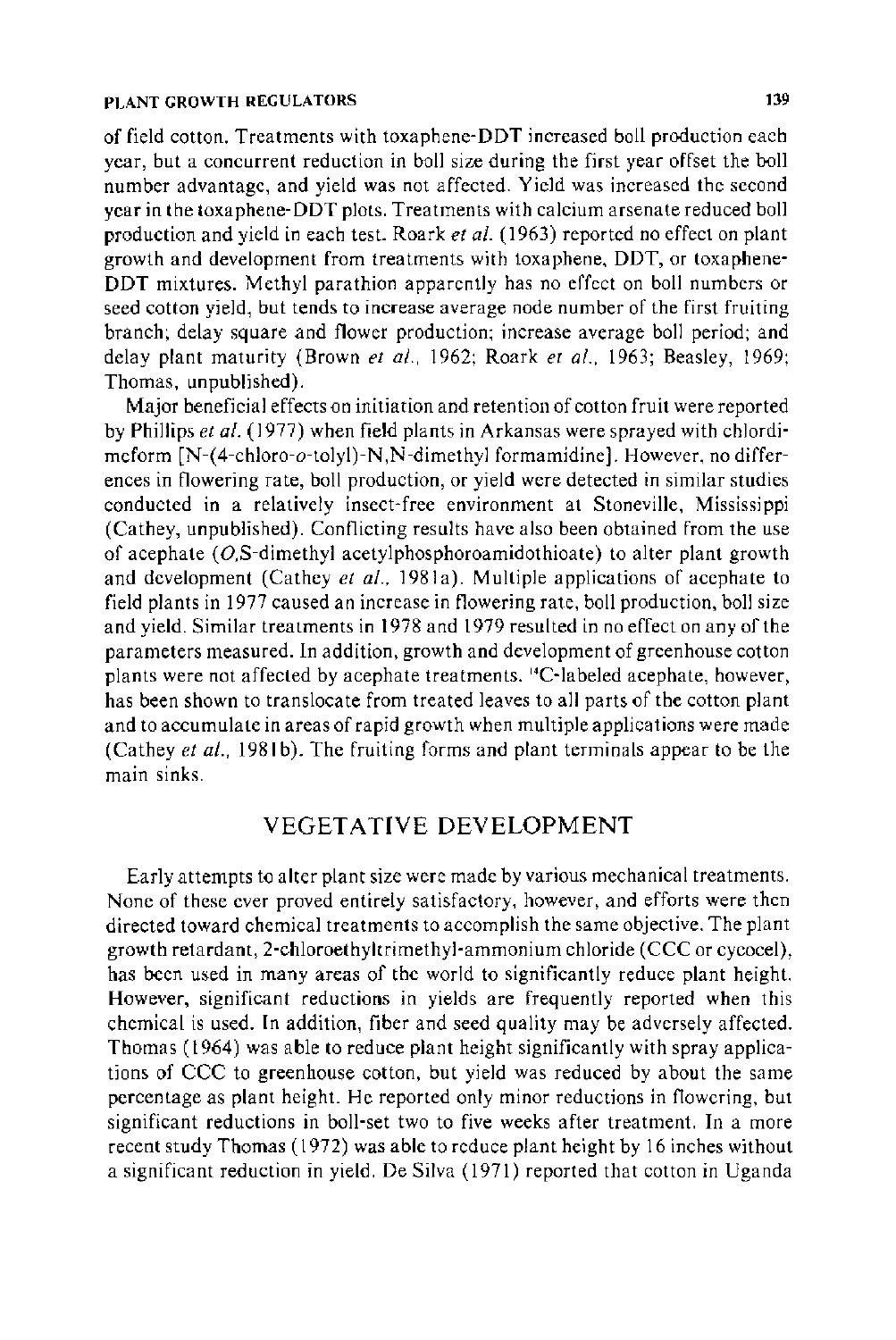responded to CCC with a reduction in both plant height and yield. Reduced yields resulted from excessive fruit shed toward the end of the season. Similar results were obtained in Arizona (Kittock *et al.,* 1974) and in Mississippi (Thomas and Hacskaylo, 1974; Thomas, 1975). Singh (1970) reported that applications of CCC 70 to 80 days after planting retarded growth and increased the number of bolls per plant, boll weight and yield. Sprays of 40 to 160 ppm CCC increased yields 15 to 45 percent. TIBA (2,3,5-triiodobenzoic acid) was used by Thomas (1967) to reduce plant size and dry weight, but the chemical also significantly reduced seed cotton yield. Similar treatments with CCC in the same experiment reduced plant size without affecting yield.

The experimental growth regulator chemicals, BAS 0660W (dimethyl-morpholium chloride) and BAS 0640W [dimethyl-N- $(\beta$  -chlorethyl) hydronium chloride], caused significant reductions in plant height, increases in early flowering, early maturity, and lint percent (Follin, 1973). These two chemicals were forerunners of the plant growth regulator I, !-dimethyl piperidinium chloride (also known as  $Pix^{\circ}$  or mepiquat chloride). Under conditions of luxuriant moisture and fertility a 20 to 30 percent reduction in plant height can be expected from treatments with mepiquat chloride (Heilman, 1981 ). Similar reductions in lateral branch length also occur. Walter *et* at. ( 1980) found a 22 percent reduction in canopy width of mepiquat chloride-treated plants. Bolls per plant were reduced, but boll weight was increased so that yield was not affected. Conversely, Feaster *et al.* (1980) found that bolls were smaller and yields reduced on mepiquat chloride-treated plants. Erratic yield responses to this chemical were also reported by Briggs ( 1981) in Arizona. He concluded that environmental factors have a major role in determining the final yield response to mepiquat chloride.

ln addition to modification of plant growth and development *per se,* growth regulator chemicals may have effects that indirectly influence production. For example, TD-1123 (potassium 3,4-dichloro-5-isothiazole carboxylate) was shown to cause male sterility in cotton flowers without significantly reducing female fertility (Olvey *et al.*, 1981). This might increase the feasibility of producing hybrid cotton seed. Erwin *et* at. (1979) reported that the growth retardants, CCC and mepiquat chloride, mitigated symptom expressions of Verticillium wilt and increased yield of cotton grown on wilt-infested land. Snow *et* at. ( 1981) found that boll rots were reduced in mepiquat chloride ( $Pix^{\circledast}$ )-treated plots in Louisiana during years of abundant moisture. Boll rot damage in Mississippi was also reduced by mepiquat chloride (Pix®) treatments in 1981 (Cathey and Minton, unpublished).

Yield and quality of cotton might also be affected by alterations in fiber properties. For example, elongation and secondary wall thickening of fibers overlap in time (Schubert *et al.,* 1973), so if the duration of either process is extended, the total yield or the quality of the fiber might be improved. Bhatt *et* at. (1972) reported that low concentrations of cycocel gave coarser fibers without affecting other fiber characters; whereas, higher concentrations increased length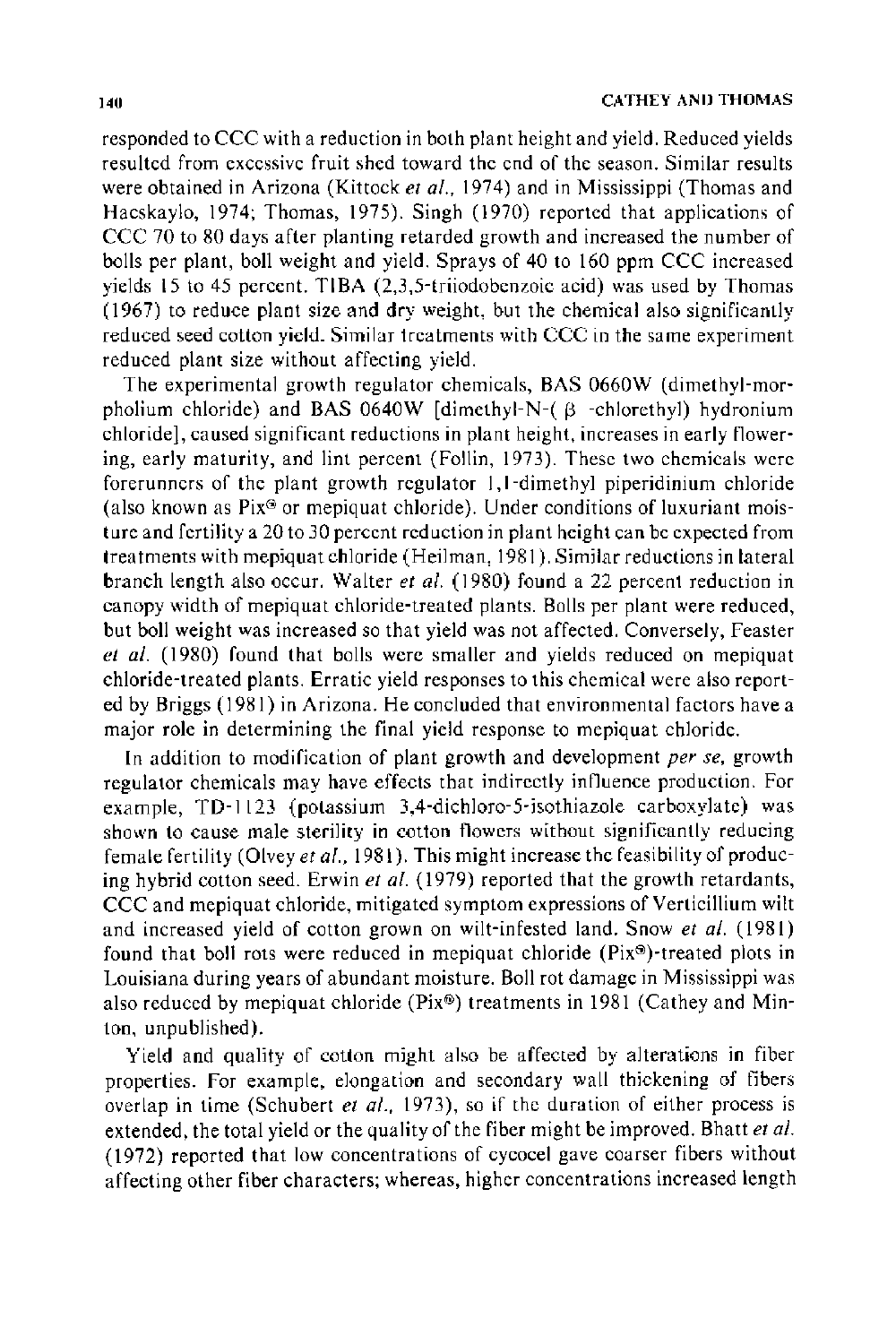and fineness but decreased strength, maturity and yield. Cycocel was also shown to cause a significant number of abnormal bolls with coarser fiber to be produced . Bhatt *et al.* (1972) also found that IAA improved fiber length and fineness and that low concentrations of NAA increased fineness but had the reverse effect at higher concentrations. Gibberellic acid was shown to significantly increase fiber length in one variety of cotton in India (Bhatt and Ramanujam, 1972). In a separate study, however, GA had no effect on any fiber property of another Indian variety (Sitaram and Abraham, 1973).

## CROP TERMINATION

A relatively new concept in cotton production in many areas is the use of growth regulator chemicals to induce "cutout" or force the termination of vegetative and reproductive growth. Much of this work was done by Kittock *eta!.* ( 1973, 1974, 1975, 1977. 1979) in Arizona and Thomas *eta!.* (1964, 1967, 1972. 1973, 1975, 1979) in Mississippi. The primary objectives of the two groups have been reductions of late-season insect populations and earlier harvest. The chemicals most extensively tested as cotton growth terminators include CCC, TD-1123, Chlorflurenol (methyl 2-chloro-9-hydroxyfluorenal-9-carboxylate). ethephon [(2-chloroethyl)phosphonic acid], dicamba (3,6-dichloro-o-anisic acid), glyphosate  $[N-(phosphonometry)]$ glycine], DPX-1840 [3,3a-dihydro-2-(p-methoxyphenyi)-8H-pyrazolo[5, 1-a] isoindol-8-one], 2,4-D [ (2,4-dichlorophenoxy) acetic acid], and thidiazuron (N-phenyl-N' -I ,2,3-thiadiazol-5-ylurea). Most of these have been evaluated separately, in various combinations, and in sequential applications, and classified as fast-acting nonpersistent and slow-acting persistent (Kittock et al., 1974). The most satisfactory results were obtained with combinations of chemicals represented by both groups, either as a combined treatment or applied in sequence (Kittock *eta/.,* 1973, 1974, 1975; Thomas and Hacskaylo, 1974; Thomas, 1975). Chlorflurenol (slow-acting) and TD-1123 (fast-acting) combinations gave the most satisfactory results. Regardless of the chemical or combination used, the optimum time of treatment, in terms of effective crop termination with minimum yield reductions, appears to be sometime between mid-August and early-September.

Thomas and Hacskaylo (1973) found that DPX-1840 was readily absorbed and translocated to stem tips, and retarded growth without serious effects on boll development. This chemical was more effective than CCC in this respect (Thomas, 1972). Similar results were obtained when various combinations of chorflurenol and TD-1123 were applied in late August and early September (Thomas *et a/.,* 1979). Leaves, squares, small bolls, and insect populations were significantly reduced with only minimal yield reductions. Hopkins and More ( 1980) used low rates of the defoliant chemical thidiazuron (Dropp®) to reduce feeding sites and insect populations without adversely affecting yield or quality. The herbicide glyphosate (Roundup®) might also suffice as a crop terminator on cotton. It was